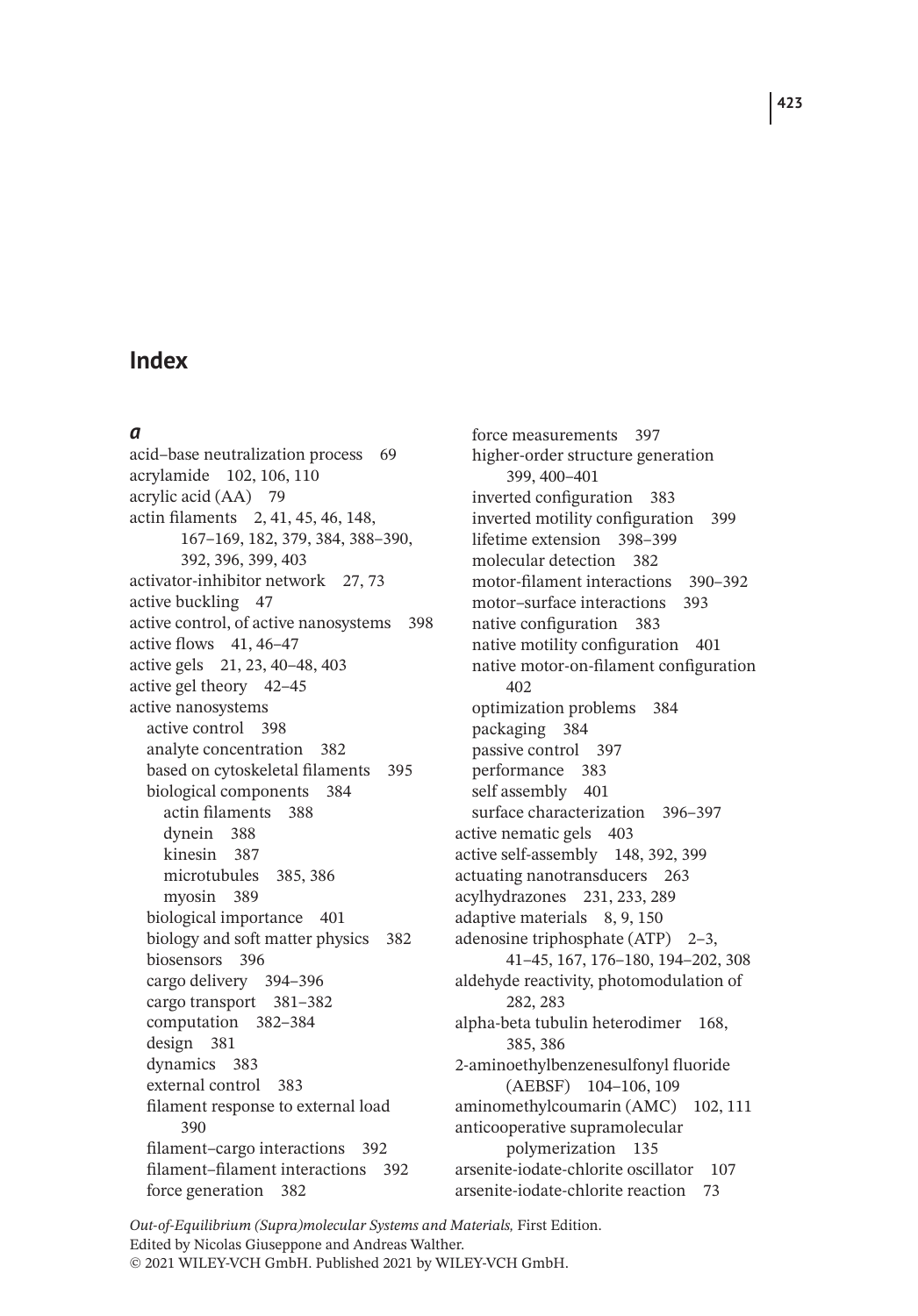artificial molecular devices 309 artificial regulatory networks 111 arylazopyrazole–β-cyclodextrin chemistry 258 arylazopyrazoles 256, 258 aster formation 41, 45, 46 atomic force microscopy (AFM) 136, 139, 141, 145, 149, 152, 153, 156, 173, 392, 397 ATP-fueled motor proteins 293 autocatalysis 7, 11, 38, 62–69, 71, 73–74, 76, 77, 79–81, 94, 97, 99, 102–104, 106–107, 109–110, 115–120 autocatalytic decomposition-product 62 autocatalytic reaction 61, 65–66, 73, 75, 77–79, 94, 104, 109–110, 113, 119 autonomous chemically fueled catenane rotary motors 327–331 autonomous chemically-fueled synthetic motor 381 autonomous light-activated motors 381 axonemal dynein motors 388 azo-surfactant 261, 266 azobenzene(s) 7, 241, 279, 280 bridged crown ether dimer 294 decorated nanoparticles 296 light-controlled complexation of 268 light-induced self-assembly 243 terminated ligands 265 azobenzene derivative (Azo) 145–146

## *b*

Barton–Kellogg reaction 341, 346 base-catalyzed hydrolysis of gluconolactone 74 Belousov–Zhabotinsky (BZ) reaction 62, 70, 91, 92, 150, 170 oscillator 4, 23, 28, 49 biocatalytic transient supramolecular polymer system 177 bioinspired self-regulation chemical systems clock reactions 65–66 closed reactor, autocatalysis 66–69 collective behavior 77–78 coupled reactions and materials 78–79 far-from-equilibrium 69–71 feedback 63–65 Frank's model 62

in polymerization and precipitation processes 79–81 kinetic switches 71–72 oscillators, design of 72–74 waves and pattern 74–77 biological homochirality 62 biological signaling reaction networks 1 biomolecular motors 13, 379–403 biotin-streptavidin interaction 392, 394, 397, 399 bipyridine-appended HBC molecule (HBC-BPy) 156 bis-arylazopyrazole crosslinker 258 bis-arylazopyrazole linker 256–258 biscarboxylate based amphiphilic motors 367 bistability 7, 32–36, 38, 40, 73, 91, 94, 97, 99, 107, 110–112 bistability or complex Turing patterns 4 bistable networks 34–35, 37–39, 102, 110, 116 bistable/toggle switch 72 (*R*,*R*)-BMC 133, 136, 138 Boltzmann distribution 169, 276, 278, 307, 338 Borromean rings 226 bromate-sulfite clock reaction 66 Brownian motion 93, 327, 352 BTA-Pep 151, 152 4-butyl-4′ -(trimethylammoniumbutyloxy) azobenzene 261 4-butyl-4′ -(trimethylammoniumhexyloxy) azobenzene 266

## *c*

C–C bond formation 284–286 C16TACN 208 carbodiimides 173–175, 196 catalytic microparticles 77 catenanes 207, 224, 311 autonomous chemically fueled rotary motors 327–331 -based motors 290 composition 328 molecular switches and energy ratchets 325–327 *vs*. rotaxanes 324 CB[8] 265 cell differentiation 22 cell-free transcription-translation (TX-TL) systems 36, 39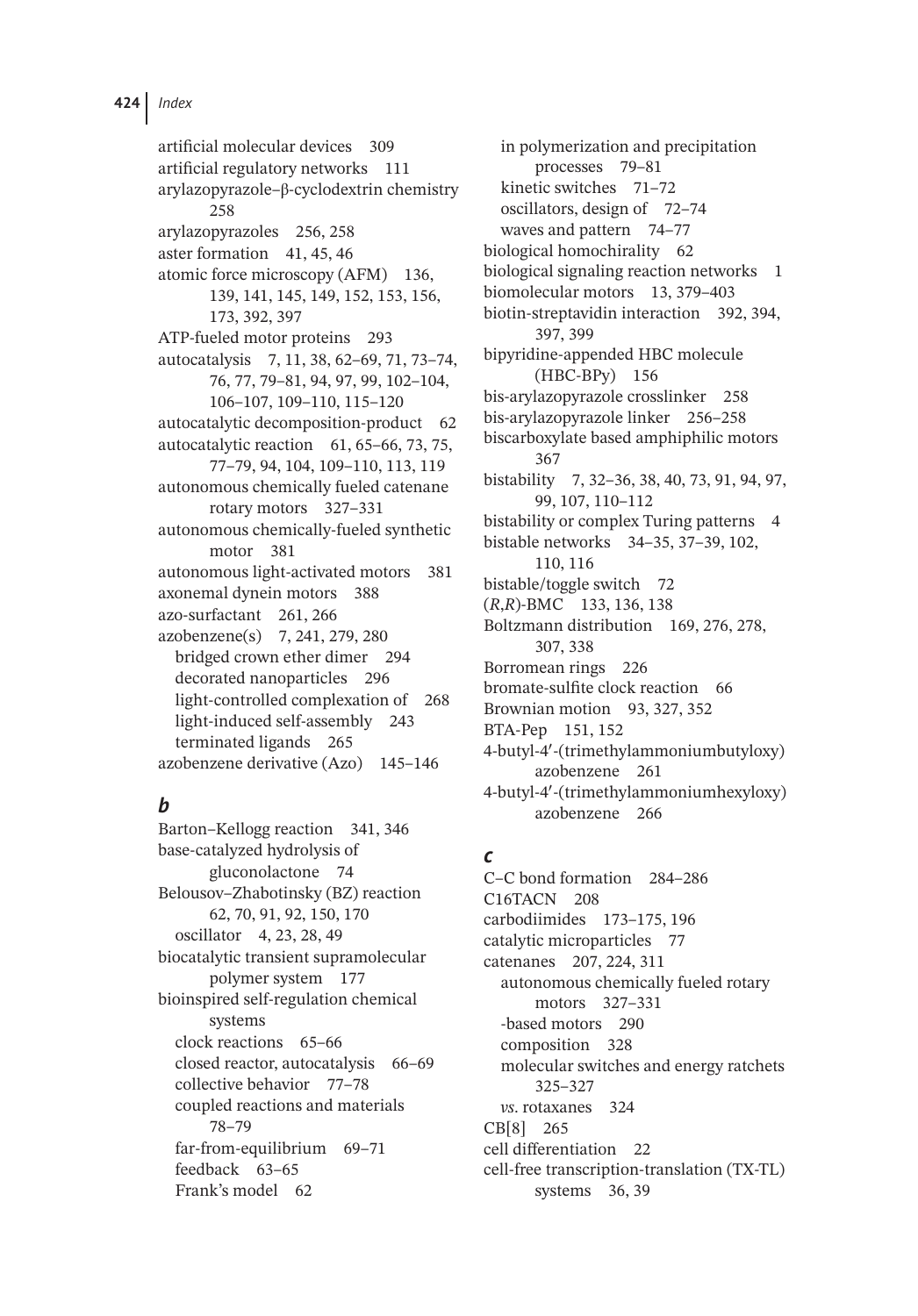cellular metabolism 91, 93 cetyltrimethylammonium bromide (CTAB) 258–260 chaotic oscillations 107 chemical clock 93, 99 chemical energy 2, 21, 23, 38, 39, 42, 48, 191, 201, 205, 210, 215, 297–299, 309, 313, 315, 319, 379 chemical equilibrium 298, 305, 379 chemical fuel-driven supramolecular polymerization 166, 167, 169, 172 chemical oscillations 11, 63, 77, 79, 109, 113 chemical oscillations function 93 chemical oscillator 62, 79, 93, 102, 107, 108, 110, 183 chemical reaction networks (CRNs) 4, 174 AEBSF 105 autocatalysis 116–119 biochemical regulatory networks 93 bistability 91 challenges 119–120 chemotaxis 93 connectivity diagram 98 *de novo* design of 102–103, 107–111 *de novo*-designed reaction-diffusion networks 112–116 DNA computation 94 emergent properties 91 flow system 112 fundamental property of 93 orchestrate cellular metabolism 91 kinetics 96–98 patterns 92, 93 properties and functions 94, 95 sensitivity of 94 stoichiometry 96 chemically fueled DCC 231 chemically fueled dissipative supramolecular polymer systems anionic carboxylate precursors 173 carbodiimides 175 cycle-dependent pathway selection 179 enzymes 176 high-energy carbodiimides 174 sodium dithionite 176 viologen redox chemistry 179 chemically fueled networks 172

chemically fueled self-assembly activation and de-activation 206 catenane 206 characteristics of 206 dissipative conditions 199–201 experiment 191 gold nanoparticles 197–199 GTP-fuelled microtubule formation 208 kinetic asymmetry 208 out-of-equilibrium self-assembly 201–205 chemically fuelled systems, quality of 309 chemically gated photochromism 282 chemomechanical cycle, for myosin II 389 chemotaxis 92, 93 chiral bis(merocyanine) dye 136 chiral nematic LC 358, 359 chiroptical switch 359–360, 363 chlorite-iodide-malonic acid (CIMA) reaction 25, 28, 75, 77, 97, 114 cholesteric LC 358, 360 cholesteric pitch 358 chymotrypsin 102, 111, 119 α-chymotrypsin transacetylation 175, 177 cis-trans isomerization, of double bond 231 clock reactions 11, 65–67, 73, 74, 78 closed batch reactor 66, 72 co-conformations 319–323, 327 colloidal micron-sized particles 268 combinatorial chemistry 215–236 compartmentalization of DCLs 235 competitive autocatalysis 62 concurrent impetus 5 concurrent polymerization 2, 132 π-conjugated molecule-based monomers 135 continuous stirred tank reactor (CSTR) 70–73, 77, 79–80, 98, 101–102, 106, 109–110, 112, 120 continuously-fed Unstirred Reactor (CFUR) 76 contractions 2, 41, 44–46, 76, 355–356, 367, 379, 382, 388 cooperative supramolecular polymerization 166, 168, 170, 176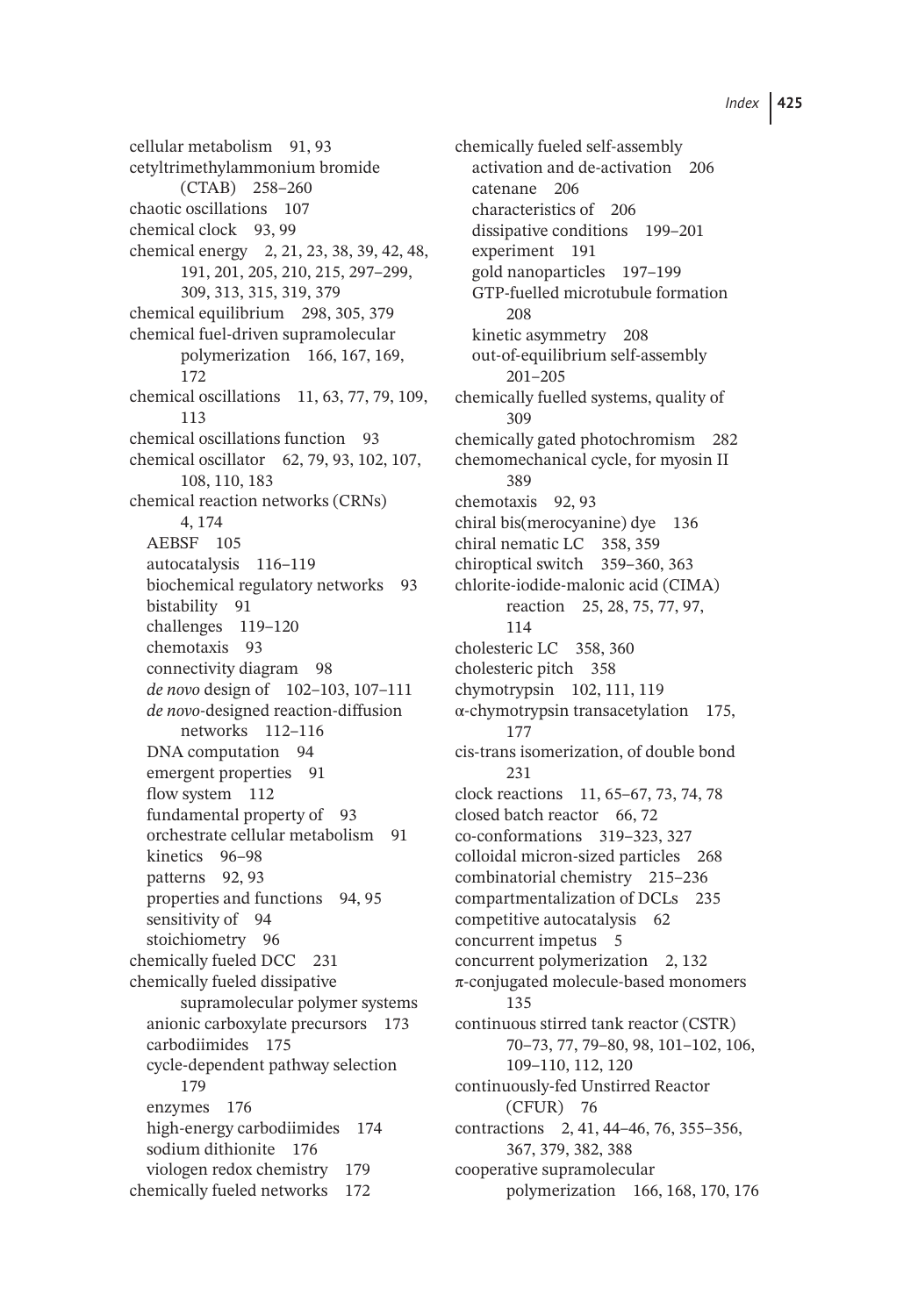copper catalysed click reaction 355 corrugations 41, 47–48 coumarin-based system 250 coumarin-driven reversible bond formation 267 coumarin-functionalized nanoparticles light-induced self-assembly 251 crazy clocks 66 creatine phosphokinase (CPK) 178, 180, 194 critical gelation concentration (*cgc*) 176, 196 cryogenic transmission electron microscopy (cryo-TEM) 137, 148, 366 crystallization 81, 113, 147, 153, 225–227 in metallosupramolecular library 225 crystallization-driven self-assembly (CDSA) 147, 153–156 cucurbit[8]uril 265 Curtin–Hammett principle 221 cyclic heptamer 137 cyclical reaction network 63 cycloaddition reactions 222, 250, 252 cyclobis(paraquat-*p*-phenylene) (CBPQT) ring 313, 314, 316–317, 320–321 α-cyclodextrin 256–258 β-cyclodextrin 252, 256–258, 268 cystamine 104, 106, 117, 119 cytoplasmic dynein 388 cytoskeletal active gels, filaments and molecular motors 41 cytoskeletal systems *in vitro*, vesicle and droplet deformation and movement 47–48 cytoskeleton 2, 5, 13, 40, 41, 49, 168, 308, 379

## *d*

deactivating hydrolysis reaction 193 dead (equilibrium) responsive materials 7 *de novo* design CRN 11, 91–120 deoxyribonucleotides (dNTPs) 31, 38–39, 107 depolymerization 2, 41, 138, 148, 150, 169, 179, 183, 385–388, 392, 398–399 dextran-coated iron oxide nanoparticles 249–250

diarylethene(s) 279–281, 283–286, 290, 292 diarylethene-type photoswitches 285 dibenzo[24]crown-8 (DB24C8) based macrocycle 322 dibenzylamine (DBAm) 314–315 dibenzylammonium (DBA) 322–323 dicarboxylate peptide precursors 173–174 dicyanofumarate 284 didodecyldimethylammonium bromide 244 diffusion coefficient 24, 26, 28, 33, 35, 71, 76, 78, 113, 144 diffusion-coupled DCLs 235 dimethyl sulfate (DMS) 192 dinaphtho[24]crown-8 (DN24C8) 317 dioxynaphthalene (DNP) 316, 321 dipolar merocyanine units 136 directed self-assembly 6 dissipative (D) state 6, 166, 230, 234, 277, 306, 308, 315, 317–319, 331 dissipative chemistry 230 dissipative DCC 230–234 dissipative self-assemblies 4–7, 12, 202, 207, 210 dissipative structures 3, 62, 70, 95, 97, 176, 201 disulfide (SS) blocking group 314 dithiothreitol (DTT) 148 DNA nanoscience 5 DNA strand displacement (DSD) 36–38, 94, 97, 109, 402 DNA/enzyme predator-prey (PP) oscillator 31 DNA/enzyme waves 31 DNA/RNA networks 109, 111, 120 DNA/RNA-based oscillators 107 double antibody sandwich assay 396 driving self-assembling systems 2 Drosophila blastoderm 35–36 1D supramolecular polymer 141–142, 144, 146, 151, 157, 193 dual-responsive nanoparticles 243, 246, 269 dynamic combinatorial chemistry (DCC) chemically fueled 231 description 216 kinetic control in 217–230 kinetically trapped self-assembly 223–225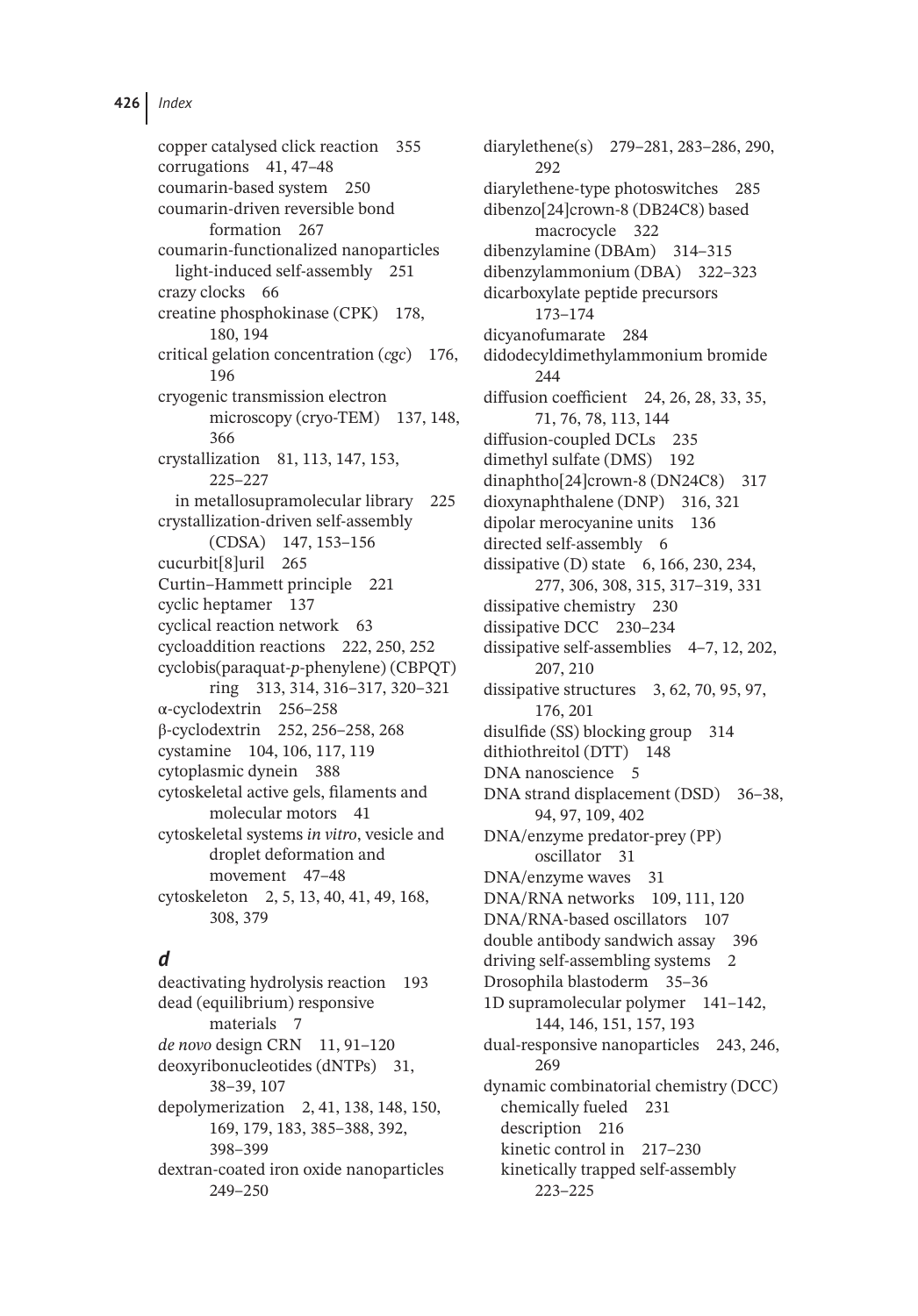light-driven 231–234 phase changes in 225–228 dynamic combinatorial library (DCL) 137, 147, 216 applications 216 compartmentalization 235 free energy landscape 216 irreversible reactions 217–218 multiple DCL members 221–223 specific library member 218–221 kinetic self-sorting 221 liquid-gas phase transitions 227 nitrone-imine exchange 222 self-sorting behavior 226 spatiotemporal pattern formation 229 under kinetic control 220 under non-equilibrium conditions 228–230 dynamic combinatorial resolution (DCR) process 219–220 dynamic instability 169, 209, 385, 386 microtubules 193, 385, 388 dynein 41–42, 45–46, 380, 384, 388, 392 dynein motors 168, 379, 388, 399, 401–402

### *e*

EDC-fueled primitive chemical reaction network 196 electrical energy 310 electrochemistry 310 electron micrography 136 electrostatic repulsion 156, 192, 313 embodied intelligence 4, 8, 9 embryo development 11, 21–50 embryo growth 22 enantiomeric excess (ee) 136, 219, 358 energy consumption pathway 171, 205, 209 energy minimization 4, 5 energy ratcheting mechanism 317 energy-driven non-equilibrium states 2 energy-fueled DCC-related chemical systems 232 entropy production rate 44, 174 enzymatic oscillator 102 enzymatic reactions 96, 115, 148, 150, 219

enzyme-catalyzed reaction networks 63, 69, 71, 74 equilibrium model, cooperativity 32, 34 equilibrium self-assembly 5–7, 10 equipment-controlled supramolecular polymerizations 149, 151–153 1-ethyl-3-(3-dimethylaminopropyl) carbodiimide (EDC) 175, 196, 209 excitability 74, 76 excitation energy 276, 298

## *f*

far-from-equilibrium 5–7, 11, 69–71, 73, 76, 94, 216, 356 feedback-controlled redox oscillator 4 filament-cargo interactions 389, 392–393 filament-filament interactions 389, 392 first generation molecular motors hydroxyl functionalized 346 McMurry reaction 346 360 unidirectional rotation mechanism 339 first-order reaction rate constant 24 flexural rigidity, of motor-propelled filaments 390 flow-distributed oscillations (FDO) 77 fluorescence spectroscopy 137, 174, 200, 318 Fmoc tripeptides fiber structures 174 Fmoc-protected aspartic acid 196 Fmoc-tripeptides 174 formose reaction 69 Frank's model 62 frontal polymerization 80–81 frozen imine library 222

### *g*

gel effect 79–80 gel formation 176, 181, 193 genetic regulatory networks 61 Gibbs free energy 94–95, 216, 275, 277, 305–306 of chemical system 307 gliding filaments 45 dynamic properties 396 suface characterization 396–397 gliding microtubules 392–394, 396–399, 401 shrinking rate 391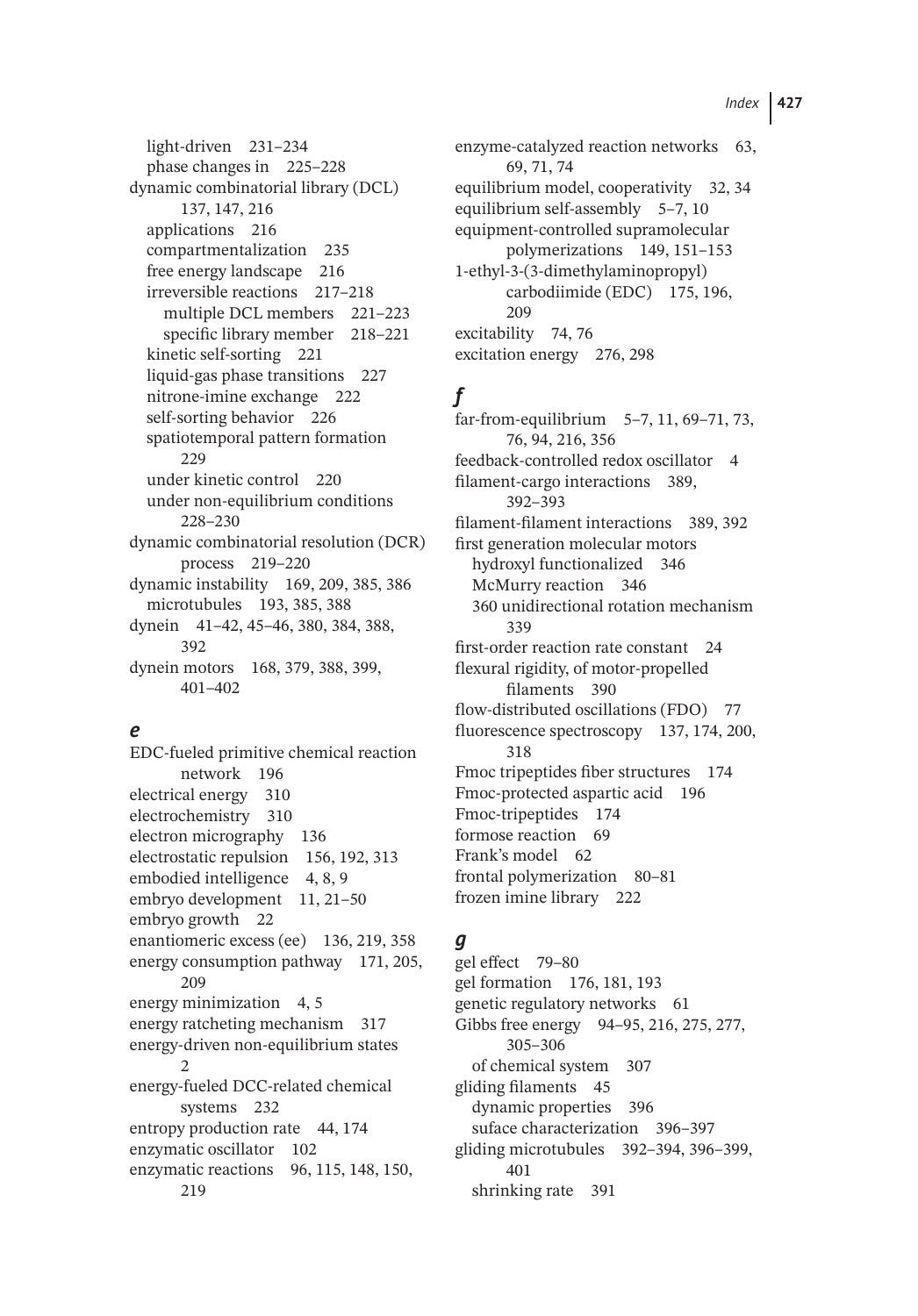**428** *Index*

gliding of fluorescently-labeled microtubules 396 glucose-oxidase catalyzed reaction 69 gold nanoparticles 12, 113, 197–199, 208, 249, 253, 257, 260, 297, 353, 394 Goodwin's model for biological oscillations 74 gradient refractive index (GRIN) materials 81 Gray–Scott model of cubic autocatalysis 75, 77 GTP-fuelled microtubule formation 208 guanosine triphosphate (GTP) 2, 12, 41, 43, 45, 47, 167–169, 171, 182–183, 208, 215, 308, 385, 388

## *h*

Hamilton wedge 261 HBC–F*<sup>R</sup>* 156 HBC–F*<sup>S</sup>* 156 helical twisting power 358–360 helicate formation, linear and circular 223 helix-sense-selective supramolecular polymerization 156 hemithioindigo-based molecular motor 344, 346 heptamer 137, 147, 224 hexabenzocoronene (HBC) derivative 156 hexaimine macrobicyclic cage 218 hexamer 137, 147, 220, 224–225 hexokinase (HK) 178, 180, 194 hexylisocyanate polymerisation 362 histidine-containing amphiphile (C18H) 209 homeostasis 9, 62, 93, 101 Hopf instability 24 H2TPPS<sup>2+</sup> 152 hydrazone (HY) blocking group 314 hydrolysis reactions 67, 69, 193, 286 hydrophobization 174, 259 2-hydroxypropyl-4-nitrophenyl phosphate (HPNPP) 197 2-hydroxypropyl *p*-nitrophenyl phosphate (HPNPP) templates 208 hypercycle 63

### *i*

imine-based DCLs 218, 222, 226

imine/ligand DCL 226 immobilization, of molecular motors 3D polymer networks 355–357 surface attached molecular motors 352–355 inorganic nanoparticles 241, 296 iodine clock 66 irreversible self-assembly, of nanoparticles 265–267 isodesmic model 134

# *j*

Jacobian matrix 26, 27 Janus micromotors 267

### *k*

KaiC protein 93 kinesin 45, 308, 379–380, 387, 403 motors 386, 387, 401 kinesin-1 motor protein 387 kinetic instability, microtubules 385 kinetic switches 71–72 kinetically controlled supramolecular polymerization 11, 131–157 kinetically trapped (KT) state 5–6, 91, 143–144, 170, 217, 223–225, 229–230, 233, 277, 296, 306–309, 329 Krebs citric acid cycle 62–63

## *l*

L-alanine ethyl thioesters 106, 110, 119 Landolt clock reaction 66 Le Chatelier's principle 217, 284–286 Lengyel–Epstein model 75, 77 Liesegang rings 93, 113, 115 Liesegang structures 81 light energy 255, 296, 310–311, 317 light or chemo-driven molecular motors  $1<sub>0</sub>$ light-controlled self-assembly 253, 268 of non-photoswitchable nanoparticles 257, 260 light-driven chemical transport 294 light-driven DCC 231–234 light-driven molecular information ratchet 288 light-driven molecular walker 287, 289 light-driven proton pump 295 light-driven reactivity reversal mechanism 286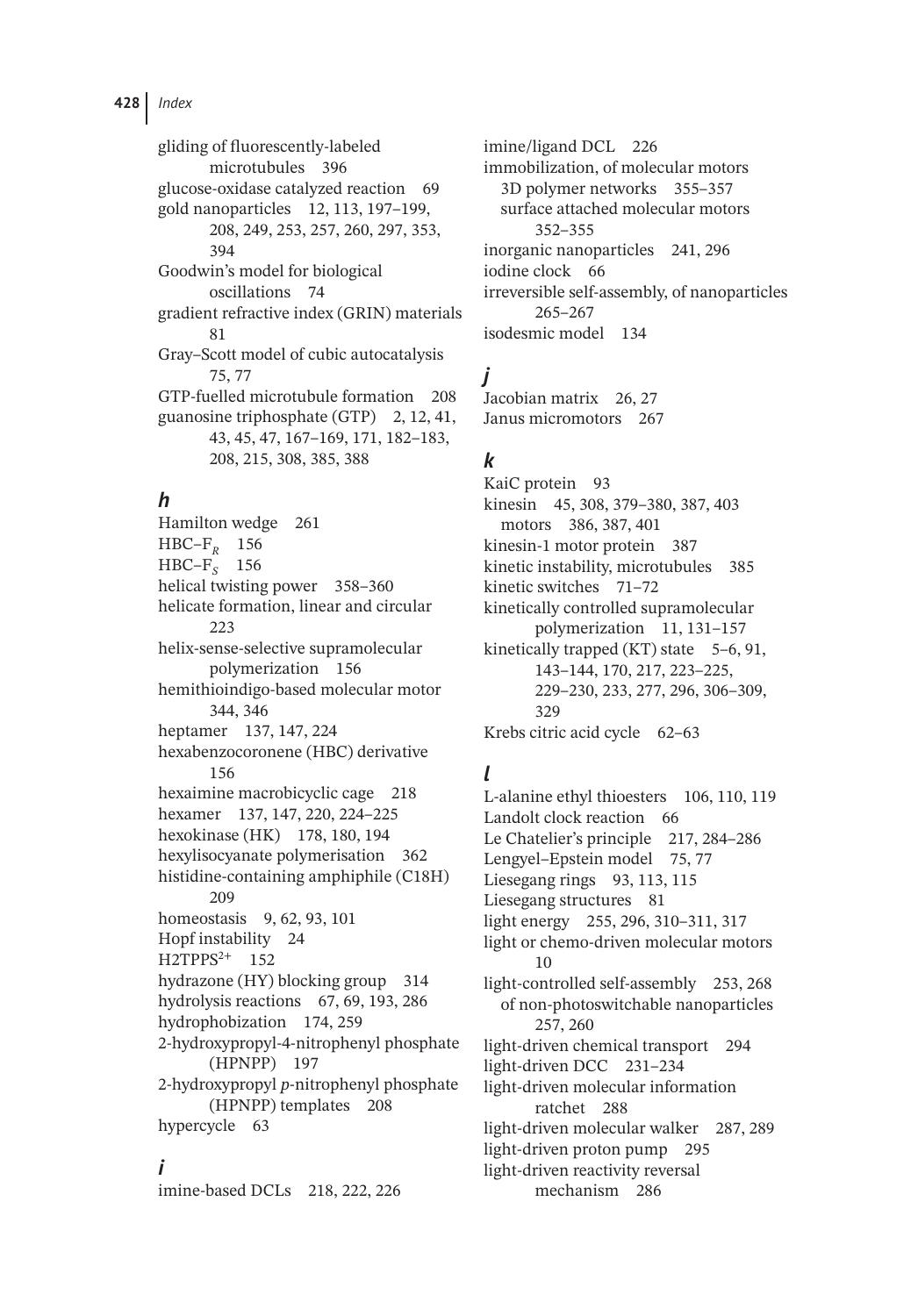light-driven rhodopsin pumps 293 light-driven rotary molecular motors 338, 348 amplifying motor functions 350–352 design and synthesis 339–342 dynamic speed modification for 345 immobilization 352–357 as out-of-equilibrium systems 346–348 polymer doping 361–364 tune properties of 342–346 light-driven supramolecular pump 318 light-driven unidirectional molecular motor 290, 291 light-fueled systems 7 light-gated reactivity 282 light-induced adsorption, of photoswitchable molecules 256–261 light-induced chemical reduction, of nanoparticle-bound ligands 265 light-induced reactivity modulation 281 light-induced self-assembly of azobenzene-functionalized nanoparticles 243 of coumarin-functionalized nanoparticles 251 of pNIPAm-coated nanoparticles 262 of spiropyran-functionalized nanoparticles 249 light-responsive molecules 242, 252 light-responsive system, of non-photoswitchable nanoparticles 254 linear stability analysis 26 liquid crystals (LC) 358, 360 categories 358 chiral dopants 359 nematic *vs*. cholestric phases, dynamic conversion 359 living polymers 140 living radical polymerization 132,\d n 146 living supramolecular polymerization 139, 143 advantage of 140 Azo 145 CDSA 154 Cor 144 Cor–NMe 144

 $Cor_R$  and  $Cor_S$  145 coupled preequilibrium 146 J- to H-aggregates 141 2PBI 142, 144 of 2PBI–OMe 144 3Por–OHex and 3Por–OHep 142 2Por–OMe 146 3Por–OMe 141, 146 3Por–OPh 146 seed 147 living systems 1–2, 4, 22, 24, 45, 61, 63, 69, 71, 167, 215, 235, 293 LiYF4-induced photoswitching 258 Lotka–Volterra model 99 of chemical oscillations 109

#### *m*

macrocycles 117, 119, 137, 147, 175, 218, 220, 224–227, 258, 287–288, 293, 313–317, 320–325, 327–329 macrocyclic oligoimine libraries 222 macromolecule 4, 63, 67, 69, 132, 165, 171, 358 majority-rules effect 136–137 maleimide 102, 106, 110–111, 222, 285–286, 290 MAPK phosphorylation 105 McMurry reaction 340, 341, 346 mechanical switching 137, 327 mechanically interlocked molecules (MIMs) 13, 306, 311–312, 331 metal ion-directed synthesis, of molecular Solomon knot 226 metastable (MS) state 5, 145, 170, 217, 223, 233, 245, 247, 269, 276–279, 287, 290, 296, 299, 308–309, 313, 338, 347–348 metastable energy-rich state 2 metastable self-assembled states 5 6-methoxyquinoline 255 methylcyclohexane (MCH) 136, 138, 140, 144, 152, 252 methyliodide 192 methylstilbene unit (MS) 322 α-methyl stilbene gate 287, 288 "Michaelian" response 99 micron-sized beads 267 micron-sized silica colloids 267 microtubules 2, 308, 385, 386, 390, 397, 399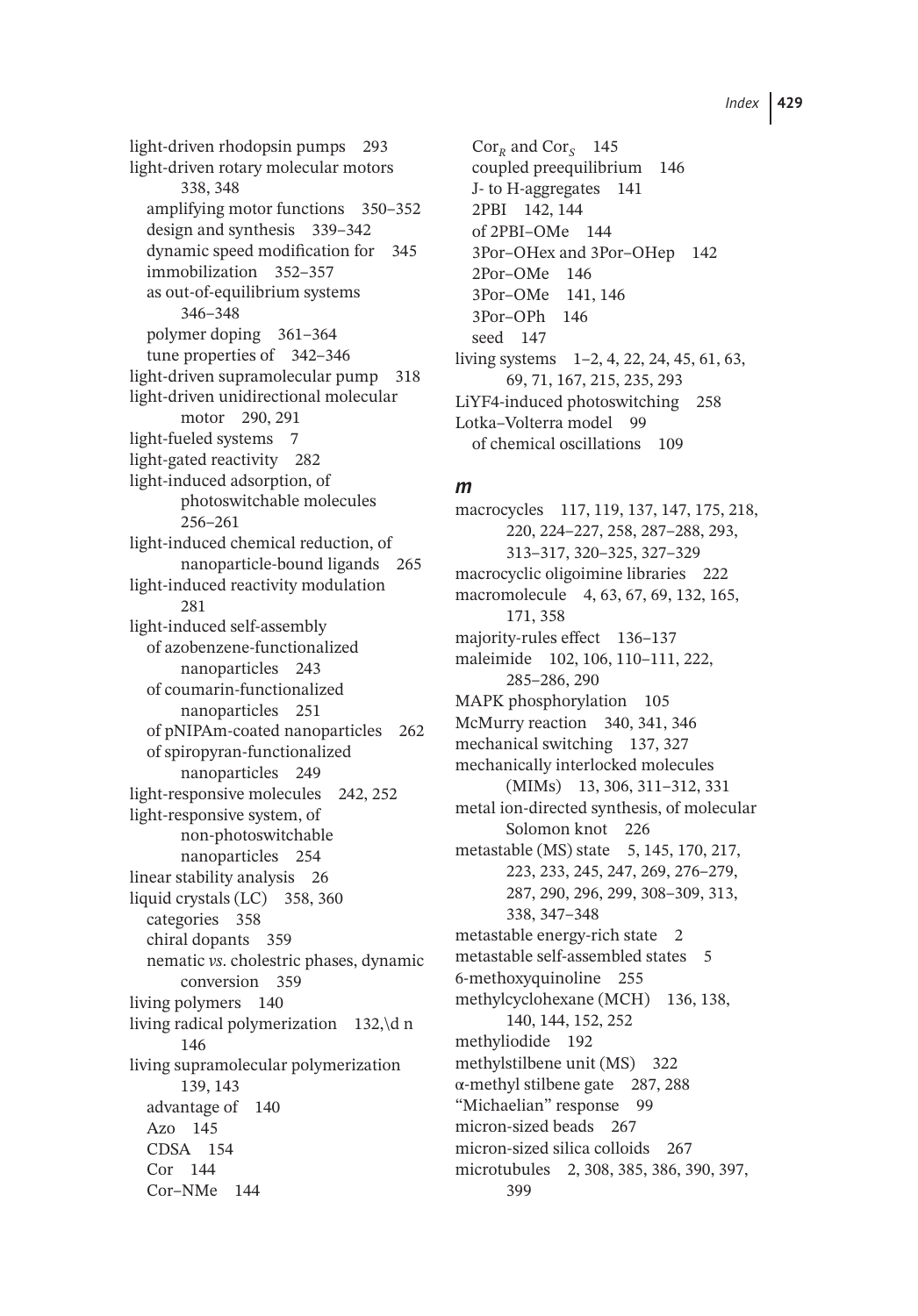Min protein waves 23, 29–31 molecular machines 2–4, 7, 10, 11, 235, 290, 307, 319, 327, 331–332, 338, 346, 348, 385 molecular motors 13, 41–42, 337–369, 379, 387, 394 role in biological systems cargo transport 381–382 molecular photochromism 279 molecular photoswitches 280, 298, 347, 352 challenges 298 molecular Solomon link 220, 226 molecular stirrer design 350 molecular switches 4, 247, 254, 269, 312, 325–327, 338, 347 molecular-organic-framework (MOF) 356–357, 368 monobenzylammonium (MBA) units 322–323 Morita–Baylis–Hillman (MBH) reaction 219 morphogenesis 1, 9, 21–24, 31, 40–49, 61, 78 motor doped LC matrix 361 motor proteins 2, 5, 168, 293, 308, 330, 338, 379, 381, 382–384, 387–389, 391, 395, 398, 403 motor-filament interactions 389, 390–392 motor-surface interactions 389, 393 motorized metal-organic frameworks (moto-MOFs) 356, 357 motorized molecular nanocar 348, 349 motorized polymer gel 355 multi-stimuli responsive supramolecular polymerization 181 multimeric kinesin motors 403 MV2<sup>+</sup>-decorated ZnO nanoparticles 265 myosin 2, 41, 43, 45–47, 379–381, 384, 388, 389, 392, 393, 396

#### *n*

*N*,*N*′ -dibenzoyl-L-cystine (DBC) 192 nanocomposite tectons 255, 261 nanoflasks 246, 296 nanoparticle(s) assembling using photodimerization reactions 250–252

doped hydrogels 254 irreversible self-assembly 265–267 nanoparticle surfaces 242–250 photoswitchable host–guest inclusion complexes on 256–258 nanoparticle-bound ligands (de)protonation of 252–255 light-induced chemical reduction of 265 nanoparticles surface-functionalized with photoswitchable molecules azobenzene-functionalized nanoparticles 242–247 spiropyran-functionalized nanoparticles 247–250 nanoroadster 349 negative feedback 1, 3, 7, 61, 63–65, 73–74, 96–98, 101–104, 107, 109–111, 113, 149–150, 179, 196, 235 nematic LC 358–359 *N*-isopropylacrylamide (NIPAMM) 79 nitroaldol library 220 *p*-nitrophenol (NP) 175, 209 non-equilibrium dissipative (or active) assembly or transient 170 non-equilibrium supramolecular polymer system 178, 180–181 non-photoresponsive microgel particles 267 non-photoswitchable nanoparticles 257, 260 light-controlled self-assembly 253 non-stirred reactors 4 nonequilibrium self-organization 62 nonequilibrium thermodynamics 4, 7, 10, 94–95 nonselective adsorption, of photoswitchable molecules 258–261 nucleation–elongation mechanism 12, 135, 166, 194, 220 nucleation–elongation process 135–137, 148, 150, 157 nucleation–elongation supramolecular polymerization 135 nucleoside triphosphate molecule 168

## *o*

oligonucleotides 29, 31, 107, 109, 241, 245, 394–396, 398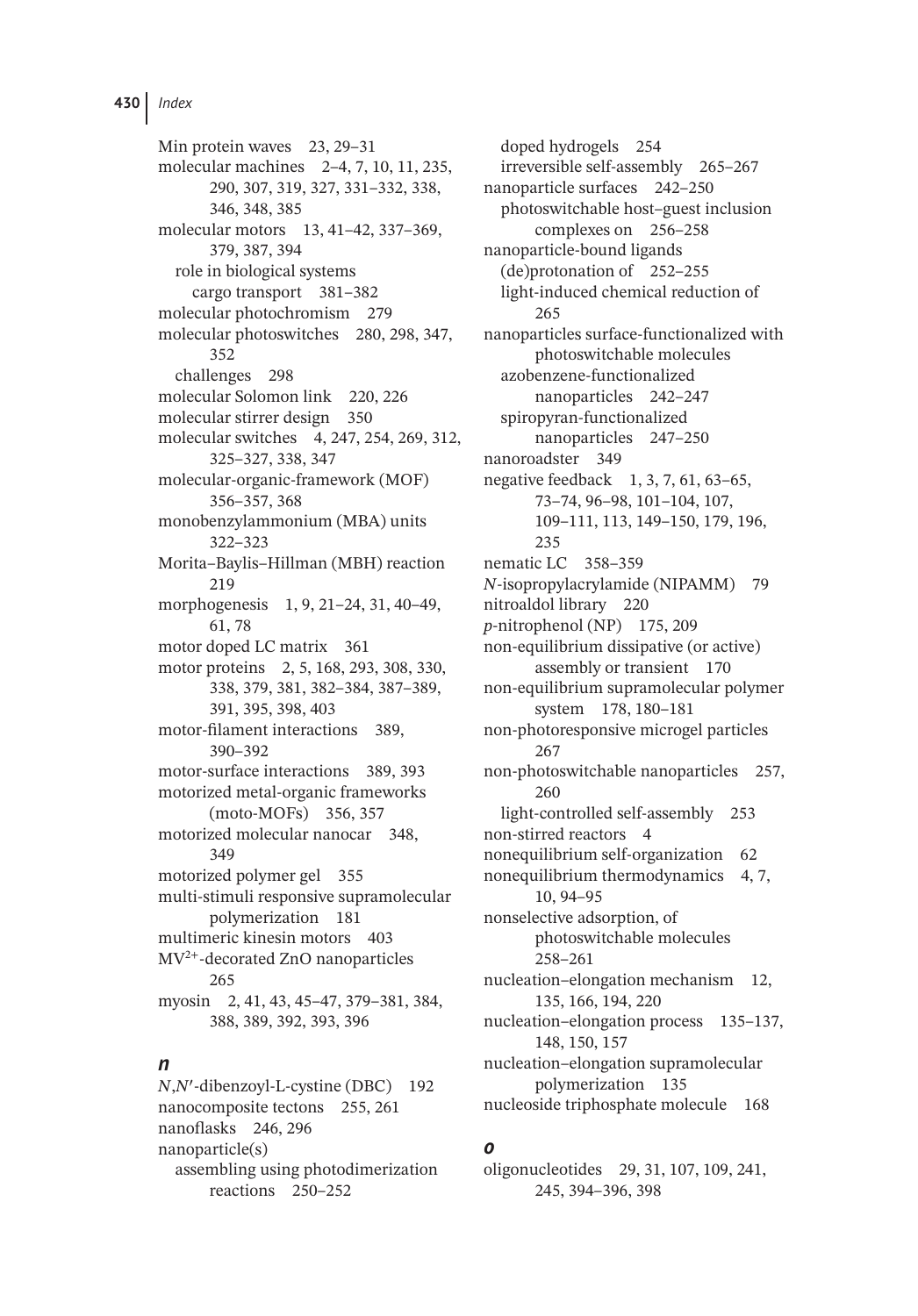(*S*)-oligo(*p*-phenylenevinylene) (SOPV) 133–135, 138, 140 Onsager coefficients 44 out-of-equilibrium (OEQ) systems 9, 215 conditions 305, 307 energy inputs 309–311 molecular systems 2 states 313 oxindole motors 344, 346 oxo-halogen oscillators 97–98, 107

#### *p*

papain-catalyzed ester hydrolysis 69 passive control, of active nanosystems 397 pattern formation 21, 22 chemo-mechanical and mechanochemical couplings link 22 by reaction-diffusion Turing instability 25 PEN DNA toolbox 31 PEN DNA/enzyme patterns 38  $(SPepBnS)$ <sub>6</sub> bearing benzyl side chains 147  $(SPepCyS)$ <sub>6</sub> bearing cyclohexylmethyl side chains 147 peptide assembly 5 peptide derivative 137, 174, 176, 177, 195 periodic process 62 perylene diimide derivative (PDI) 150, 177–179, 193–195 3,4,9,10-perylenediimide (PDI) 176, 195 pH clocks 67, 78 pH-dependent hydrolysis rate 193 phalloidin 41, 388, 399 phase changes, in DCC 225–228 phenylalanine-containing amphiphile (C18F) 209 4-phenylazophenoxyacetate 259 phosphocreatine (PCr) 178, 180, 194–195 phosphoryl transferase enzymes 194 photo-crosslinker 223 photoacids 12, 252–255, 259, 266–267, 269 photobases 12, 242, 252–255, 269 photochemical reactions 81, 279, 310, 321 photochemistry 275–276, 295

photochromic molecules 13, 245, 254, 276, 279, 282, 290 features 279 photodimerization reaction 12, 250–252, 267 photodynamic covalent bonds 232–233 photodynamic equilibrium 278–279 *vs*. thermodynamic equilibrium 277 photogated reactivity 284 photoinduced electron transfer 151, 264 photoisomerization 143, 145, 231, 233–234, 242, 244–245, 266, 279–280, 283–284, 286–291, 293–296, 320–321, 323, 326, 341, 344, 347, 359, 362, 364 photonic stimulation 310 photoredox catalysis 298 photoresponsive compounds 259 photoresponsive nanoparticles 242 photostationary state (PSS) 258, 279, 317–318, 323, 340, 347, 354, 357, 359–362 photoswitchable ground-state catalysis 281, 282 photoswitchable host–guest inclusion complexes on nanoparticle surfaces 256–258 photoswitchable molecules 276, 279 light-induced adsorption 256–261 nanoparticles surface-functionalized with 242–250 nonselective adsorption 258–261 photoswitches 241, 278 challenges 299 photosynthesis 298 phototriggered supramolecular polymerization 146, 151 piperazine 81 plasmonic nanoparticles 249 phase transitions of thermoplastic polymers 261–263 platinum nanoparticles (PtNPs) 195 plug flow reactor (PFR) 77 pNIPAm-coated nanoparticles light-induced self-assembly 262 poly(*N*-isopropylacrylamide) (pNIPAm) 261, 262 poly(dimethylsiloxane) (PDMS) 112, 152–153 poly(ferrocenylsilane) (PFS) 153 poly(NIPA-co-MAA) 79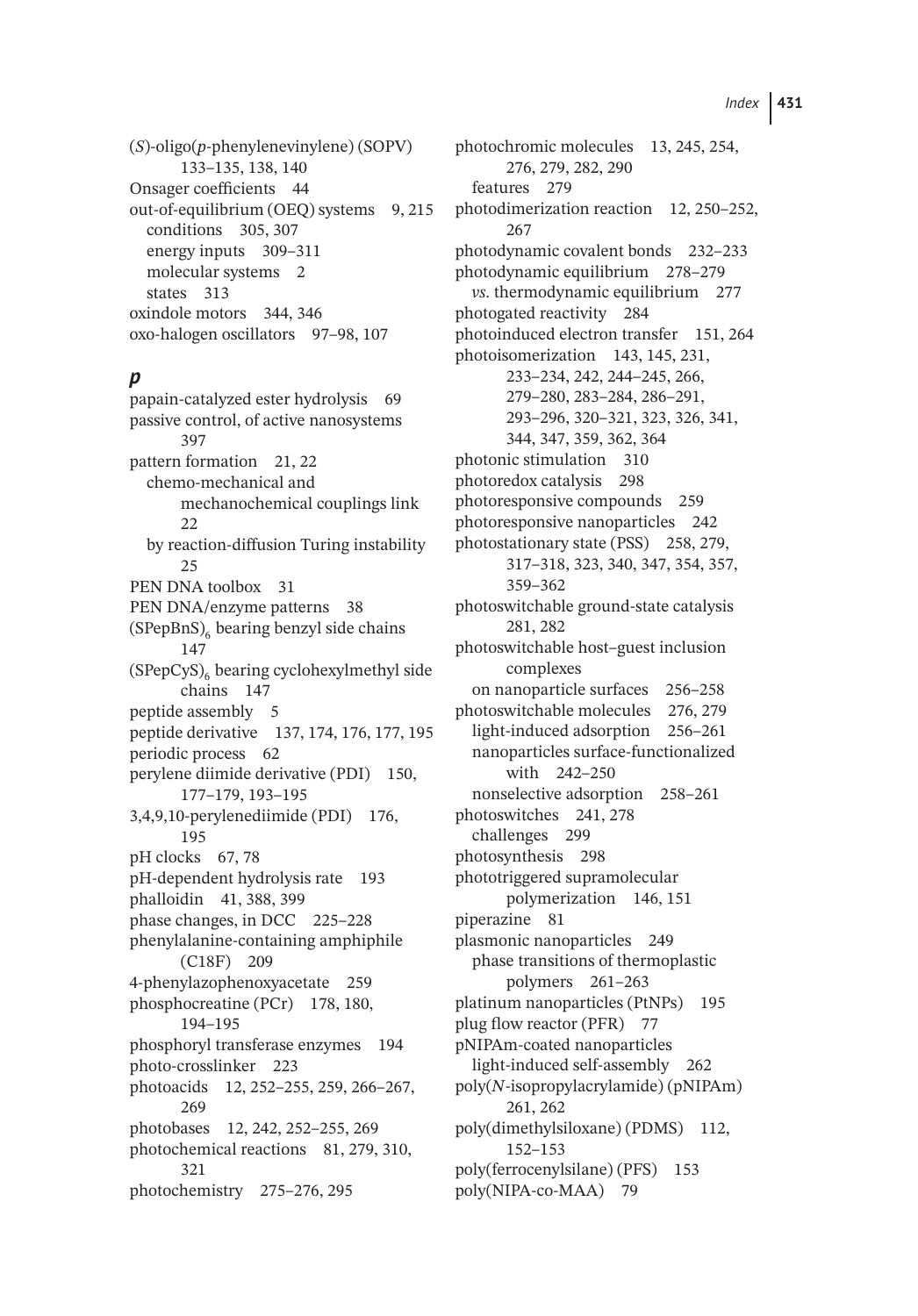polydispersity index (PDI) 150, 176–179, 193–195, 224 polyethylene glycol (PEG) chains 182–184, 290, 292, 383, 397, 399 polyisocyanate 361–364 polyisoprene (PI) 153 polylactic acid (PLA) 80 polymer doping 358–364 polymeric gel 355, 356 polymeric organogels 355 3Por-OEne 153 3Por-OMe 140, 152 porphyrin derivative 140–141, 153 positional information 21–23, 27, 32–40 *in vitro* 36 positive feedback 3, 7, 63, 64, 69, 74, 97–99, 101, 107, 109, 119, 179, 194, 218, 235 potential energy diagrams 277, 281, 283 potential energy surfaces 13, 275–278, 317, 331 precipitation 79–81, 93, 113, 115, 227, 230, 242 predator-prey dynamics 31 predator-prey model 99 predator-prey oscillator 109 principle of detailed balance 278, 289 principle of microscopic reversibility 277–278, 287, 338 principle of minimum energy 275–276 propagating waves 74 protein kinase A (PKA) 176–177, 195 protofilaments 385–387, 392, 401 proton consumption 73 pseudorotaxanes 311, 312–319 based supramolecular pumps 312 semirotaxane-based molecular reservoirs 313–315 supramolecular pumps 315–319 *P*-SOPV-3 138 P-type photoswitch 279 purinergic signalling pathway 198

#### *r*

radical polymerization 80, 132, 146, 252 reaction-diffusion (RD) system 7, 9, 11, 23, 24, 25, 30, 32, 76, 81, 93, 98, 112, 113, 115, 116, 151 reaction-diffusion mechanism 35, 113

reaction-only mechanism 34 redox active supramolecular polymer 192–193 redox fuelling 179 redox reactions 23, 29, 67, 91, 97, 183, 298, 310 redox-drivensupramolecular pump 316 responsive macromolecules 4 responsive materials 4, 7–9, 61, 79, 337, 338, 339, 352 reversemicroemulsion 78 reversible equilibrium switches 4 reversible metastable switches 4 reversible photochemical process 310 RGB nanopixels 155 rhodopsin pumps, light-driven 293 ribonuclease 107 ring–chainsupramolecular polymerization 135 RNA model substrate 197 rock-paper-scissors oscillator 109 Rondelez's oscillator 107 rotaxanes 131, 218, 227, 311, 319–324, 327, 330 β-nitrostyrene reduction 324 molecular ratchets 319–322 non-equilibrium states, generation of 322–324 property 319 structures 319 template-directed thermodynamically controlled synthesis 218

### *s*

Schulz distribution 385 second generation molecular motor 340–343, 346, 348–350, 360, 362 Barton–Kellogg reaction 346 helicity 362 short half-lives 342, 343 360 unidirectional rotation mechanism 340, 341 seededsupramolecular polymerization 147–150 selective pathway activation 199 self-assembled systems 201, 364–368 self-assembling systems 2, 5–7, 148 self-assembly 296 activenanosystems 401–403 defined 364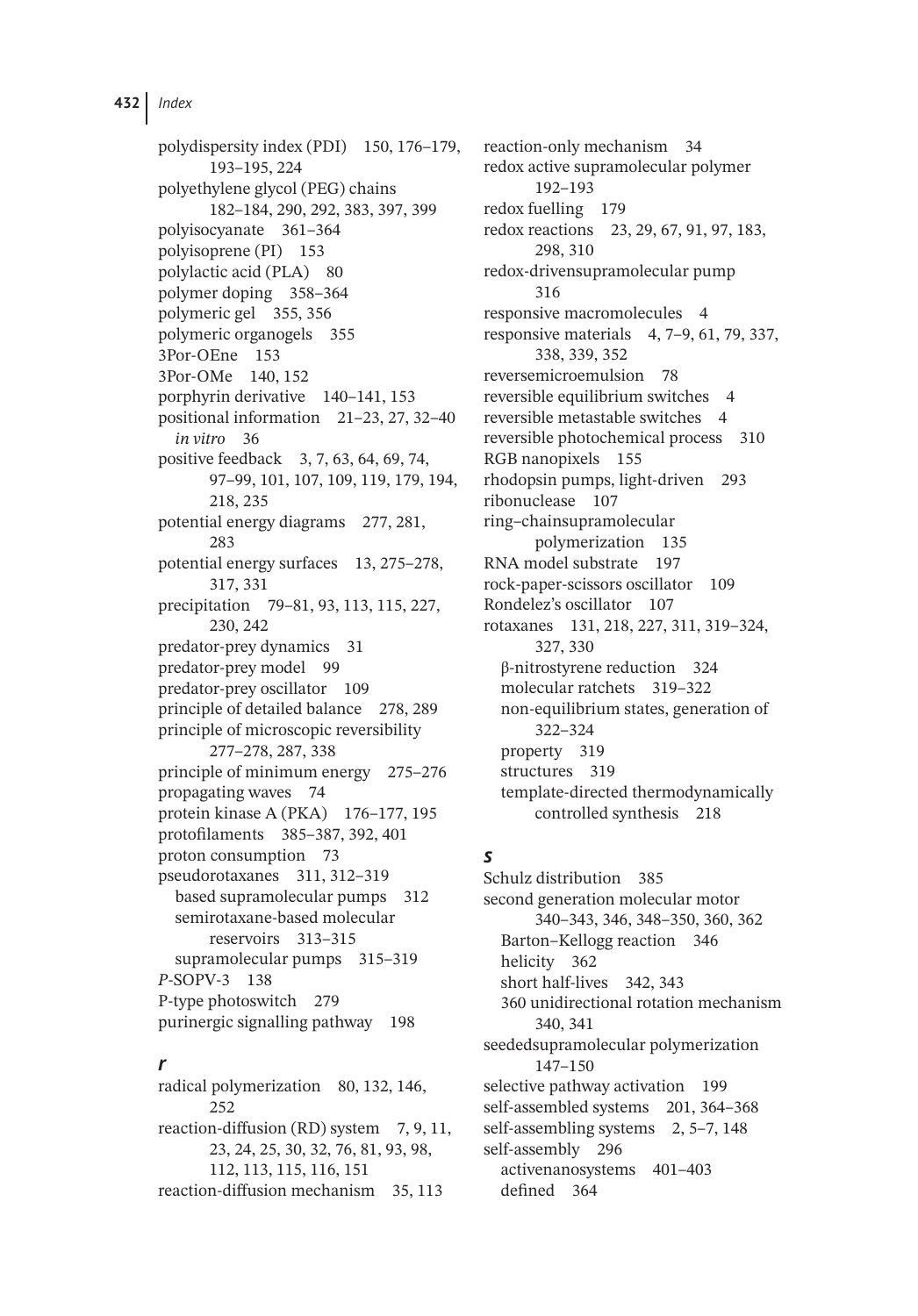of acid-coated nanoparticles 296 of silica nanoparticles 256 self-erasing materials 245 self-healing materials 337 self-organizing far-from-equilibrium systems 7 self-revertingphotoswitches 7 self-sorting process 221 behavior 226 of DCL compositions 228 self-synthesizing materials 236 semirotaxane-based molecular reservoirs 313–315 sigmoidal switch 71 signal processing systems 9 single stranded DNA (ssDNA) 31, 102, 111, 115, 116 smart materials 337, 338, 344, 352, 356 Soai reaction 62 sodium dithionite 176, 178, 179 solvent-assisted linker exchange (SALE) 357 SOPV-x derivatives 138 spatial and time-reversal symmetries  $\overline{A}$ spatialbistability 35, 36, 38, 40 spiropyran(s) 241, 247–250, 252, 253, 255, 259, 261, 267, 268, 279, 280, 295, 296 derivedphotoacids 255 merocyaninephotoswitch 295, 296 spiropyran-functionalized nanoparticles 247–250 light-induced self-assembly 249 stationary concentration patterns 76–77 stationary pattern formation 81 stilbenes 279–280, 338 stomatocyte 195 strain-induced reactivity, of macrocyclic imines 229 substrate-depleted network 27 sulfonatedhydroxypyrene 255 supramolecular chirality 194, 358, 359 supramolecularelectropolymerization 149, 151 supramolecular polymerizations 306 equipment-controlled 148–149, 151–153 living 139, 143 supramolecular polymers CDSA 153, 154

chemical fuel-driven 167, 169 chemicallyfueled dissipative 184 chemicallyfueled networks 172 covalent-bond-based counterpart 132 definition 131, 132, 165 dynamic and monomers exchange 169 kinetically controlled 133, 136-140 living 140–147 non-equilibrium dissipative (or active) assembly or transient 170 non-equilibrium kinetically trapped assembled structures 170 thermodynamic models for 133, 134–135 traditional covalent polymers 165 transient 184 supramolecular pumps 312, 315–319 surface attached molecular motors 352–355 surface immobilization 352 surface mounted molecular motors 353 surfaceplasmon resonance (SPR) band 255, 257, 261, 263, 266 surface-adhered motor proteins 382, 394, 395 surface-assisted self-assembly 151 switchable self-assemblies 7 syncytialblastoderm 35 synthetic cage receptor 218 syntheticnitrone-based replicator 222 Systems Chemistry 1, 10, 24, 62, 235

#### *t*

taxol 41, 45, 380, 385, 390, 391, 399, 400 template-fueled formation, of macrocyclic receptor 231 temporalbistability 34–36 tetrahydrofuran (THF) 136, 152, 153, 250 tetrasulfonatedporphyrin {TPPS} 152 tetrathiafulvalene (TTF) 321 theory of nonequilibrium thermodynamics 4 thermal*E-Z* isomerization (TEZI) 340, 341 thermal Diels–Alder equilibrium 284 thermal Diels–Alder reaction 284 thermal feedback 63, 79, 80